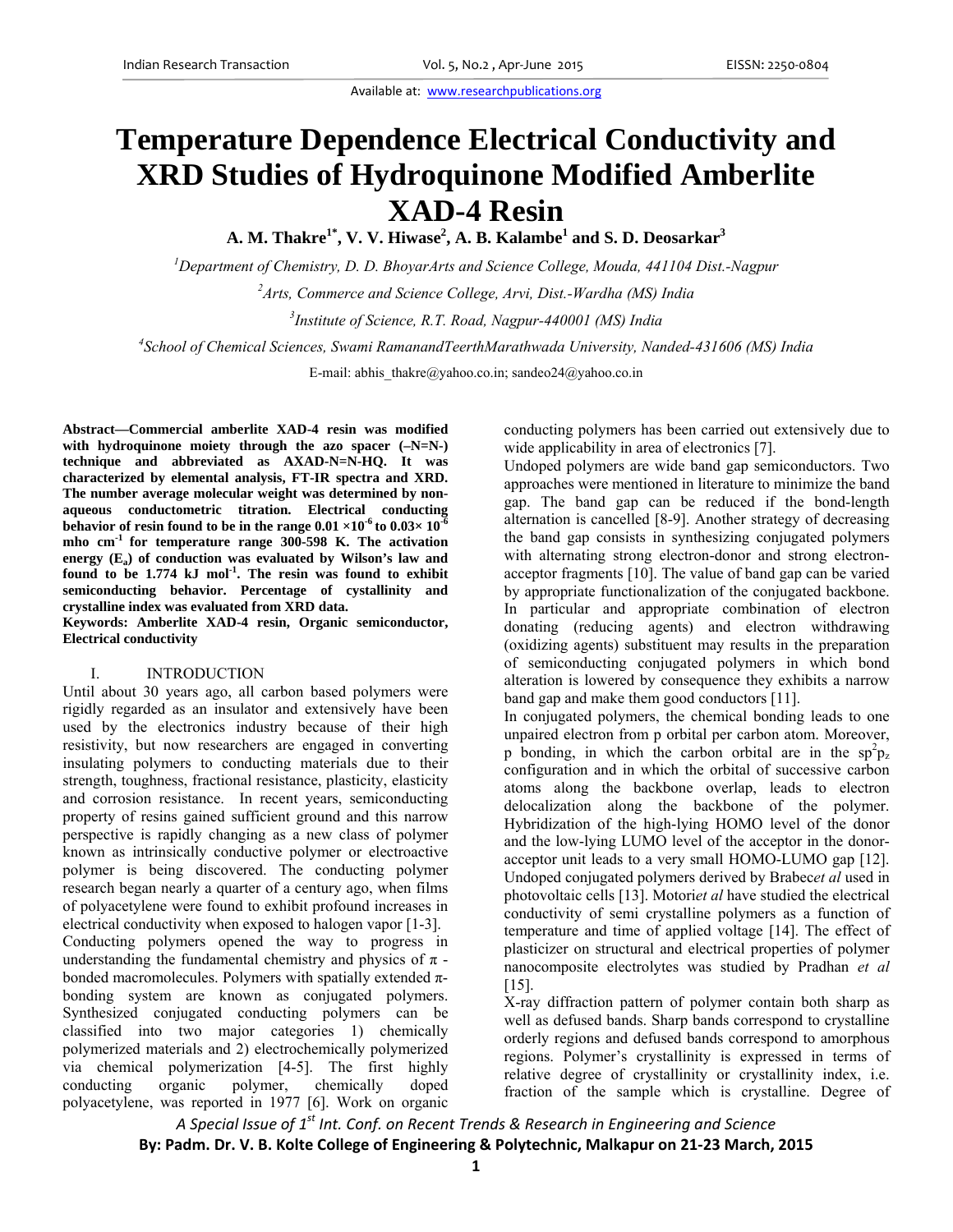crystallinity can be estimated by integrating the relative intensities of the peaks and halos [16-18].

The present paper deals with the characterization, electrical conductivity and XRD studies of hydroquinone modified amberlite XAD-4.

#### II. EXPERIMENTAL

Amberlite XAD-4 resin was modified with hydroquinone moiety through the azo spacer (-N=N-) technique in four steps. First step involved nitration, second step involved amination, third step involved diazotization and final step involved coupling of hydroquinone with diazotized intermediate product. Synthesis and characterization of AXAD-4-N=N-HQ was reported in our earlier paper [19].

# III. RESULT AND DISCUSSION

#### **IR spectrum of AXAD-4-N=N-HQ**

86.2

Infrared spectrum of AXAD-4-N=N-HQ was recorded using FTIR Spectrophotometer, Perkins Elmer spectrum-one at the Department of Material Science, V. N. I. T., Nagpur, (M. S.) India.

In infrared spectrum of AXAD-4-N=N-HQ (**Fig.1**), the prominent peak appeared at  $3380$  to  $3214 \text{ cm}^{-1}$  (broad) assigned to H bonded phenolic –OH. The peak appeared at  $2928 \text{ cm}^{-1}$  corresponds to aliphatic C-H stretching vibration. The band appeared at  $1263$  cm<sup>-1</sup> assigned to phenolic C-O stretching vibration and band appeared at 831 cm<sup>-1</sup> corresponding to p-disubstituted aromatic ring [20-22].



**Fig.1: FTIR spectrum of AXAD-4-N=N-HQ** 

# **Determination of number average molecular weight of AXAD-4-N=N-HQ**

Since sample does not have weakly acidic phenolic (Ar-OH) groups, diazotized sample was boiled with water at 333 K for 45 minutes in the slightly acidic condition (Dil. HCl) to introduce -OH group on the sample. Modified sample (AXAD-4-OH) was dried in air and stored in vacuum desiccator. Reaction is shown in **Scheme 2**.



# **Scheme 2: Modified AXAD-4-OH**

The number average molecular weights (Mn) were determined by non-aqueous conductometric titration in DMF using 0.1M KOH in absolute alcohol as titrant. From the graph (**Fig. 2**) of specific conductance against miliequivalents of base, first and last break were noted. From which the degree of polymerization (DP) and the number average molecular weight  $(M_n)$  was calculated using following equations [23].

$$
\overline{DP}
$$
 = Total meg of base required for last break

meq.of base required forfirst break

 $\overline{M}_n = \overline{DP} \times$  repeat unit weight Where;

 $DP = degree of polymerization$ 

 $M_n$ = molecular weight of the resin

Repeat unit weight was calculated from elemental analysis and data incorporated in **Table 1**.



## **Meq. of KOH/100g of resin**

**Fig.2: Non aqueous conductometric titration curve of AXAD-4-OH** 

**Table 1: Number average molecular weight of AXAD-4- N=N-HQ**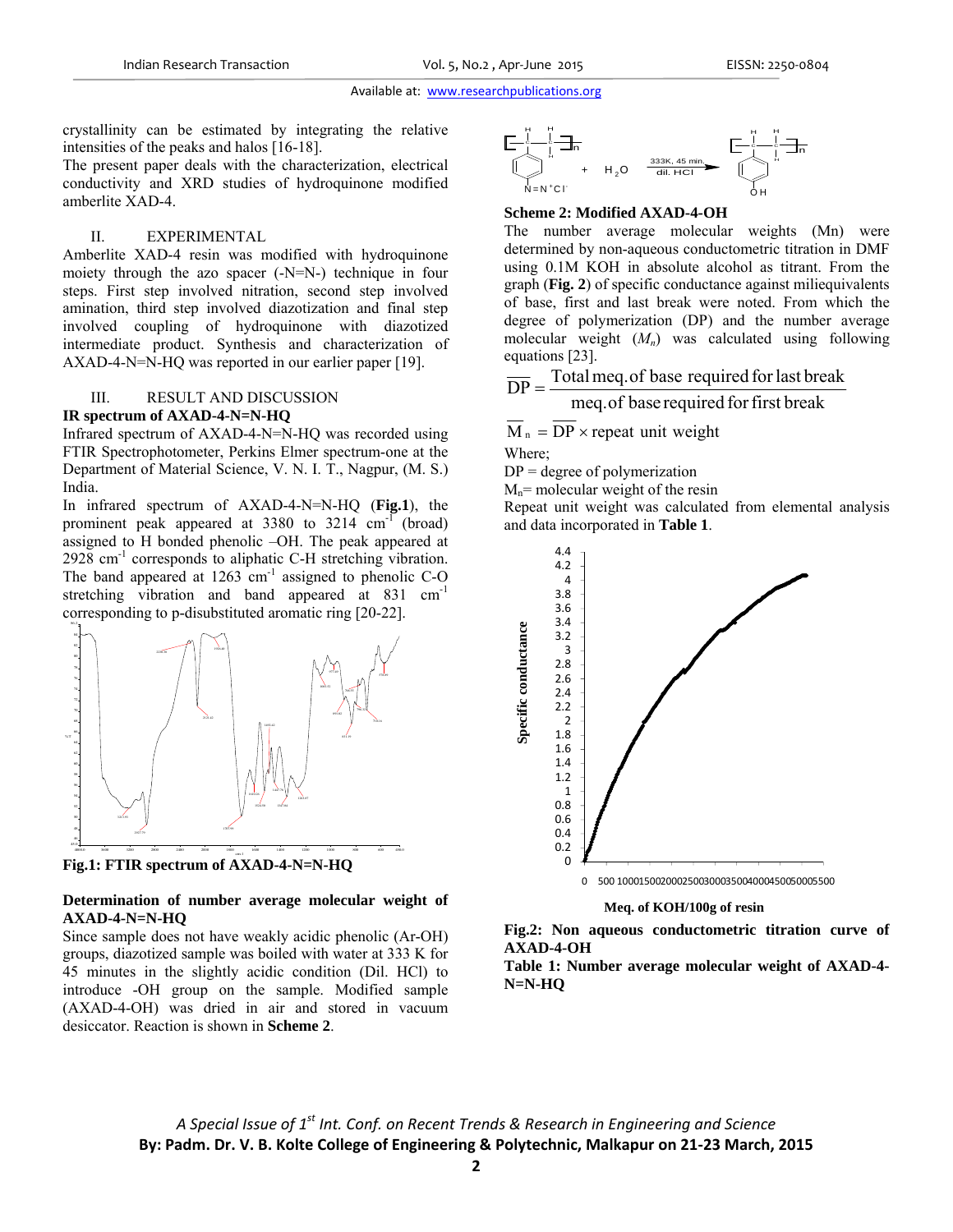| Empirical formula of<br>repeat unit | <b>MW</b><br>of<br><b>Repeat unit</b> | <b>DP</b> | <b>MW</b><br><sub>of</sub><br>resin |
|-------------------------------------|---------------------------------------|-----------|-------------------------------------|
| $C_{25}H_{24}N_2O_2$                | 390                                   | 52        | 20280                               |

#### **Electrical conductivity of AXAD-4-N=N-HQ**

For the measurement of resistance of the AXAD-4-N=N-HQ digital multimeter model DT 92080L was used. The DC conductivity of AXAD-4-N=N-HQ were studied for temperature range 300 to 598 K. The specific conductance of these resins was calculated from the values of specific resistance. The electrical conductivity as a function of temperature of the polymer was studied. The powdered samples of AXAD-4-N=N-HQ resin were palatalized by hydraulic press at pressure of 17 lb inch<sup>-2</sup>. The surface of pallet were made conducting by applying graphite paste. The diameter and thickness was measured using screw gauge. The solid state conductivity as function of temperature was recorded by two probe method [24].The electrical conductivity for AXAD-4-N=N-HQ was found in the range of 0.01014 $\times$  10<sup>-6</sup> to 0.03076 $\times$  10<sup>-6</sup> mho cm<sup>-1</sup>. The plot of log  $\sigma$ versus $1/T$  was found to be linear in the temperature range under study, which indicates that the Wilson's exponential law [25].

 $\sigma = \sigma^{\circ} e^{(-E a / kT)}$ 

**Table 2: Electrical conductivity data of AXAD-4-N=N-HQ** 

| <b>Resin</b>        | <b>Activation</b><br>energy<br>$(kJ \mod 1)$ | <b>Activation</b><br>energy(eV) |
|---------------------|----------------------------------------------|---------------------------------|
| $AXAD-4-N=N-$<br>HΟ | 1.879                                        | $11.728 \times 10^{21}$         |



## **Fig.3: Electrical conductivity**

Activation energy  $(E_a)$  of electrical conduction calculated from slopes of the plots was found to be  $11.728 \times 10^{21}$  eV. Electrical conductivity plots of AXAD-4-N=N-HQ resin is given in **Fig. 3**. Electrical conductivity data of AXAD-4- N=N-HQ resin are shown in **Table 2**.

## **XRD analysis of AXAD-4-N=N-HQ**

X-Ray diffraction measurement of AXAD-4-N=N-HQ has been carried out by using X'PERT PRO PANlyticalMPD θ/θ goniometer with Cu-Kα radiation, and fixed slit incidence  $(0.5^0$  divergence,  $1.0^0$ , anti-scatter, specimen length 10 mm) and diffracted  $(0.5^0$  anti-scatter,  $0.02$  mm nickel filter) optics at the Department of Material Science, V. N. I. T., Nagpur

Where; electrical conductivity at temperature T, electrical conductivity at a person energy of electrical conductivity at temperature  $T =$ ,  $E_a$  = activation energy of electrical conductivity at temperature T, In the XRD pattern of AXAD-4-N=N-HQ resin number of overlapping crystalline phases and amorphous halos were appeared. XRD pattern shown in **Fig. 4** and data is tabulated in **Table 3**. The resin exhibited peak at (2*θ*).

| of $AXAD-4-N=N-HO$ |           |                              |                    |  |  |  |
|--------------------|-----------|------------------------------|--------------------|--|--|--|
| Intensity of       |           | $\frac{0}{0}$                | <b>Crystalline</b> |  |  |  |
| Crystalline        | Amorphous | crystallinit                 | index              |  |  |  |
| peak               | peak      | $\mathbf{y}\left(X_c\right)$ | (CI)               |  |  |  |
| 213                |           |                              | 0.65               |  |  |  |

**Table 3: Percentage of crystallinity and crystalline index of AXAD-4-N=N-HQ** 

Percentage of crystallinity and crystalline index [26-28] were calculated using the following equation:

Percentage of crystallinity,  $X_c = \left[\frac{I_c}{(I_c + I_a)}\right] \times 100$ 

$$
C \text{rystallinity Index}, \qquad \qquad CI = \frac{I_c - I_a}{I_c}
$$

Where;  $X_c$ =percentage of crystallinity,  $CI =$  crystallinity Index,  $I_c$  = intensity of crystalline peaks,  $I_a$  = intensity of amorphous peaks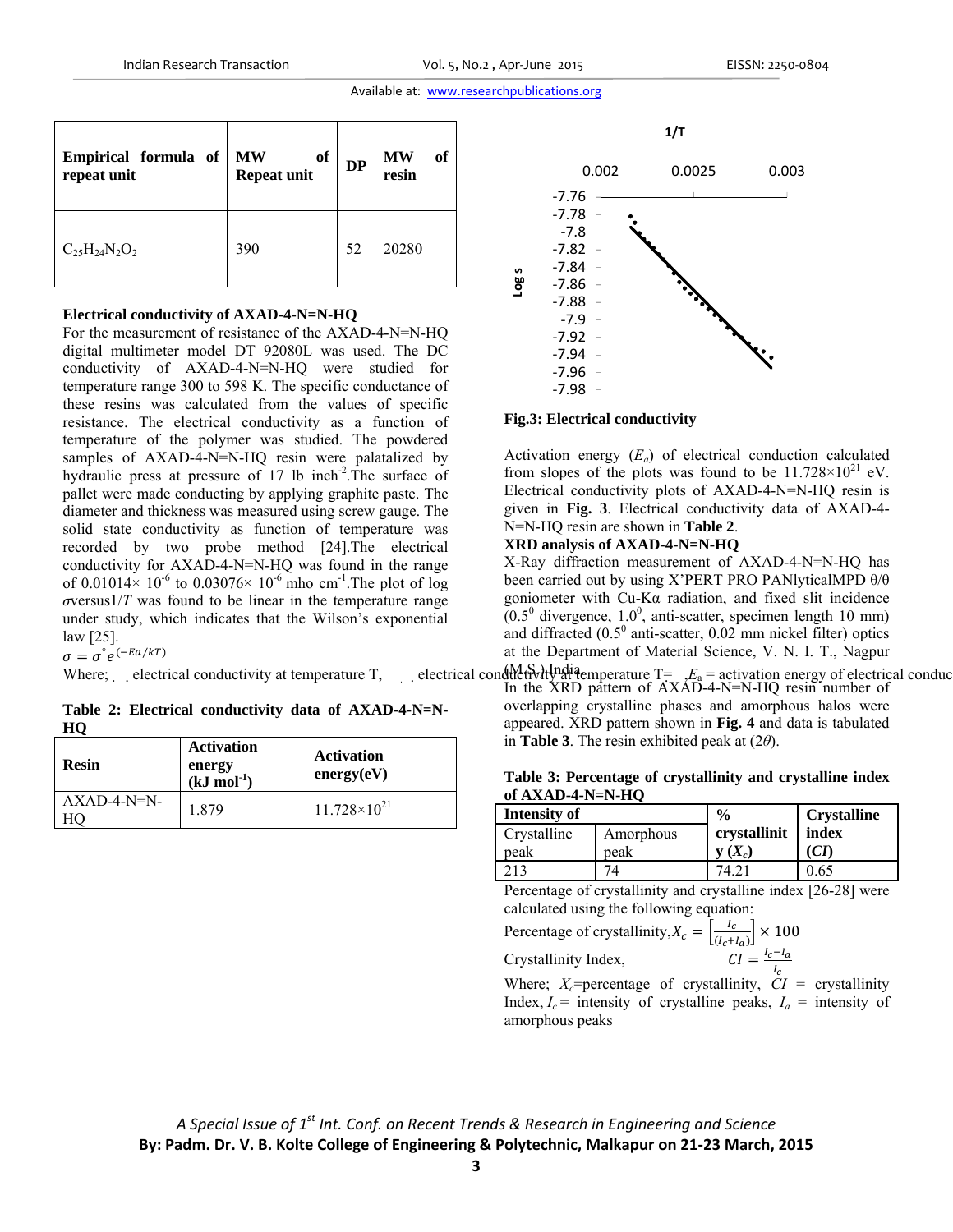

Fig.4: XRD pattern of AXAD-4-N=N-HQ

## **Scanning electron microscopy (SEM)**

The surface morphology and internal structure of functionalized AXAD-4-N=N-HQ beads shown by the SEM photographs. These photographs reveal that arrangement of functionalized resin is disordered and it is amorphous in nature. (Fig. 5) [29].





Fig.5: SEM photographs of AXAD-4-N=N-HQ

## **CONCLUSION**

Electrical conductivity of AXAD-4-N=N-HQ resin increases by increasing temperature. Low activation energy of conduction of resin may be due to presence of large number of delocalized p-electrons in the polymer chain. Low conducting behaviour of AXAD-4-N=N-HQ is due to presence of two electron donating group (-OH) on the polymeric matrix per repeat unit. Hence this resin may be ranked as semiconductor. We believe the AXAD-4-N=N-HO resin may be the forerunners of a new class of organic polymers with electrical properties which may be systematically and controllably varied over a wide range by chemical doping. XRD pattern of functionalized resin showed the number of overlapping crystalline phases (sharp) peaks) and amorphous halos (broad peaks). From the XRD pattern and data it revealed that AXAD-4-N=N-HQ is not a total crystalline. Such morphological transformations are due to the addition of the amorphous content, increase in molecular weight and cross linking network. The XRD data was support to the SEM. SEM photographs showed that AXAD-4-N=N-HQ resin is in micrometer range.

## **ACKNOWLEDGMENT**

Authors are grateful to Director and Head of Chemistry Dept., Institute of Science, Nagpur for providing available facility at the same centre. We are also thankful to Director of Dept. of Material Science, V. N. I. T. and C.I.M.F.R., Nagpur (M. S.) India for the analysis of sample.

## **REFERENCES**

1. T. C. Clarke, R. H. Geiss, J. F. Kwak and G. B. Street, "Highly conducting transition metal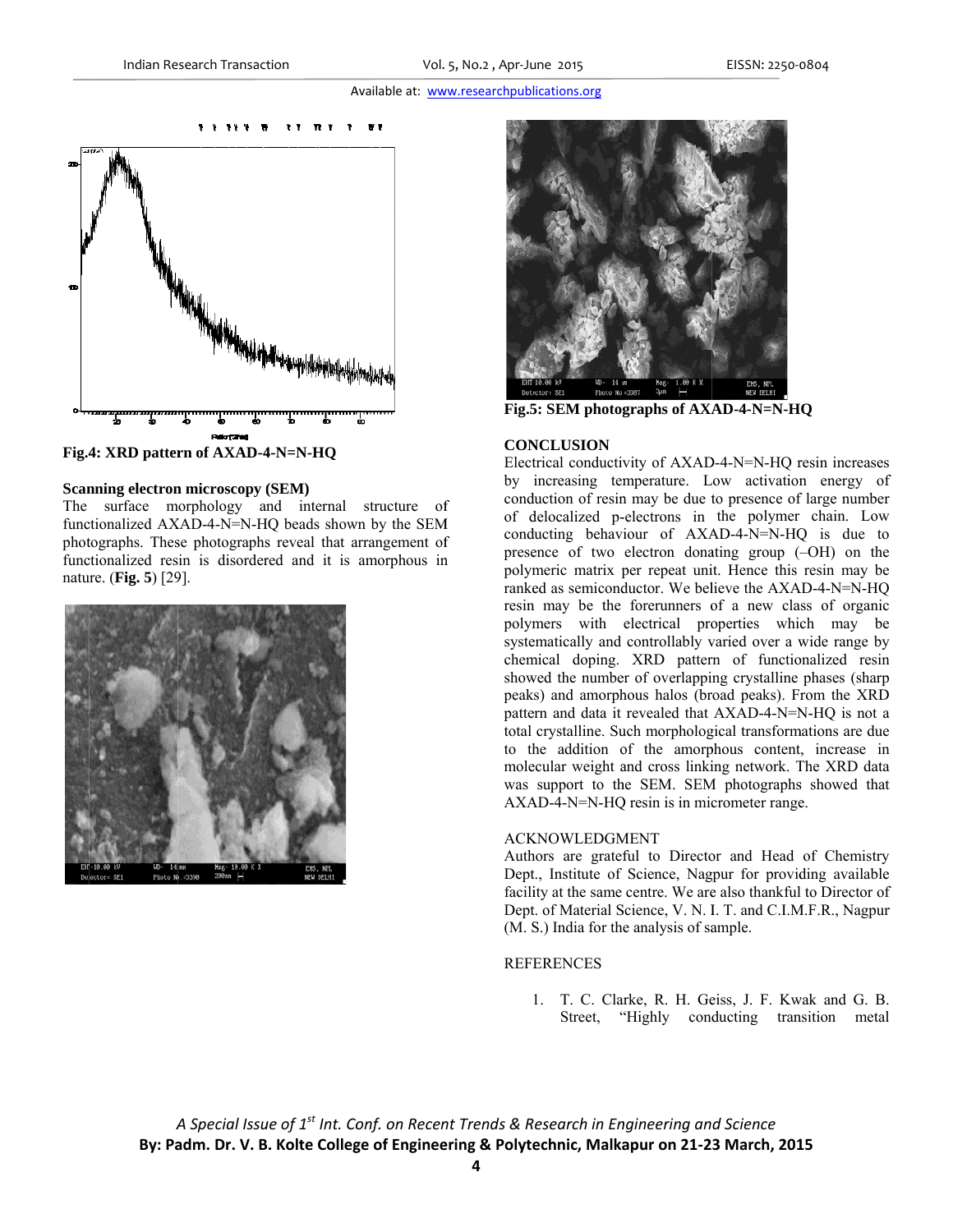derivatives of polyacetylene," *J. Chem. Soc., Chem. Commun.,* vol. 338, pp. 489-490, 1978.

- 2. A. Pron and P. Rannou, "Processible conjugated polymers: from organic semiconductors to organic metals and superconductors," *Prog. Polym. Sci.,* vol. 27, pp. 135-190, 2002.
- 3. H. Shirakawa, E. J. Louis, A. G. MacDiarmid, C. K. Chiang and A. J. Heeger, "Synthesis of electrically conducting organic polymers: halogen derivatives of polyacetylene,(CH) x," *J. Chem. Soc., Chem. Commun.,* vol. 474, pp. 578-580, 1977.
- 4. N. Toshima and S. Hara, "Direct synthesis of conducting polymers from simple monomers," *Prog. Polym. Sci.*, vol. 20, pp. 155-183, 1995.
- 5. T. H. Chao and J. March, "A study of polypyrrole synthesized with oxidative transition metal ions," *J. Polym. Sci., Part A: Polym. Chem.,* vol. 26, pp. 743- 753, 1988.
- 6. C. K. Chiang, C. R. Fincher, Y. W. Park, A. J. Heeger, H. Shirakawa, E. J. Louis, S. C. Gau and A. G. MacDiarmid, "Electrical conductivity in doped polyacetylene," *Phys. Rev. Lett.,* vol. 39, pp. 1098- 1101, 1977.
- 7. T. K. Pal and R. B. Kharat, "Salicylic acid-biurettrioxaneterpolymer resins and their ion-exchange properties," *Die Angew. Makromol. Chem.,* vol. 173, pp. 55-68, 1989.
- 8. J. L. Bredas, A. J. Heeger and F. Wudl, "Towards organic polymers with very small intrinsic band gaps. I. Electronic structure of polyisothianaphthene and derivatives," *J. Chem. Phys.,* vol. 85, pp. 4673- 4678, 1986.
- 9. H. Paulussen, B. Ottenbourgs, D. Vanderzande, P. Adriaensens and J. Gelan, "Synthesis of poly(isothianaphthene) from  $1,1,3,3$ tetrachlorothiophthalan and tert-butylmercaptan mechanism and quantitative-analysis by solid-state NMR," *Polymer,* vol. 38, pp. 5221-5225, 1997.
- 10. E. E. Havinga, W. tenHoeve and H. Wynberg, "Alternate donor-acceptor small-band-gap semiconducting polymers; Polysquaraines and polycroconaines," *Synth. Met.,* vol. 55, pp. 299-306, 1993.
- 11. A. Mohammadi, I. Lundstrom and O. Inganas, "Synthesis of conducting polypyrrole on a polymeric template," *Synth. Met.,* vol. 41, pp. 381- 384, 1991.
- 12. B. R. Thorat, P. Patel, R. S. Yamgar and R. G. Atram, "Synthesis and study of substitution effect of halogen on photophysical properties of anils," *J.*

*Chem. Bio. Phy. Sci. Sec. C,* vol. 3, pp. 479-489, 2012.

- 13. C. J. Brabec, N. S. Sariciftci and J. C. Hummelen, "Plastic solar cells," *Adv. Funct. Mater.,*vol. 11, pp. 15-26, 2001.
- 14. A. Motori, A. Saccani and L. Sisti, "Electrical properties of poly(propylene terephthalate)," *J. Appl. Polym. Sci*.*,* vol. 85, pp. 2271-2275, 2002.
- 15. D. K. Pradhan, R. N. Choudhary, B. K. Samantaray, N. K. Karan and R. S. Katiyar, "Effect of plasticizer on structural and electrical properties of polymer nanocompsoite electrolytes*,"Int. J.Electrochem. Sci*.*,* vol. 2, pp. 861-871, 2007.
- 16. S. Gopalakrishnan, N. T. Nevaditha and C. V. Mythili, "Thermal degradation and xrd studies of diazotised-*p*-sulphanilic acid dye based resins synthesized from renewable resource," *Arch. Appl. Sci. Res.,* vol. 4, pp. 1091-1099, 2012.
- 17. V. R. Gowariker, N. V. Viswanathan and J. Sreedhar, *Polymer Science*, Ed. 1<sup>st</sup> (Reprint: 2006), New Age International (P) Ltd. (Wiley Eastern Ltd.), 1986,p, 173.
- 18. H. K. Dahule and S. J. Dhoble, "Effect of substituents on the photoluminescence performance of ir(iii) complexes: synthesis and photo physical properties*," J. Chem. Bio. Phy. Sci. Sec. C,* vol. 2, pp. 1539-1550, 2012.
- 19. A. M. Thakre, V. V. Hiwase and A. B. Kalambe, "Synthesis and thermokinetic parameters of amberlite xad-4 functionalized with hydroquinone," *Arch. Appl. Sci. Res.,* vol. 4, pp. 1150-1154, 2012.
- 20. V. V. Hiwase, A. B. Kalambe, K. M. Khedkar and S. D. Deosarkar, "Ion exchange properties of resins derived from *p*-hydroxybenzaldehyde, resorcinol and formaldehyde," *E-J. Chem.,* vol. 7, pp. 287- 294,2010.
- 21. \*V. V. Hiwase, A. B. Kalambe, S. S. Umare and K. M. Khedkar, *ActaCiencia India;* 2007,**XXXIIIC** (4), 615-622.
- 22. A. D. Kushwaha, A. B. Kalambe, V. V. Hiwase and D. N. Urade, "Structural and antibacterial study of resin-ii derived from p-nitrophenol, resorcinol and formaldehyde," *J. Chem. Pharm. Res.,* vol. 4, pp. 1111-1116, 2012.
- 23. D. N. Urade, V. V. Hiwase and A. B. Kalambe, "Structural and thermokinetic parameters of terpolymeric resin derived from phydroxyacetophenone, bis (2-amino- 1, 3, 4 thiadiazole) and glycerol," *J. Chem. Pharm. Res.,* vol. 4, pp. 732-740, 2012.